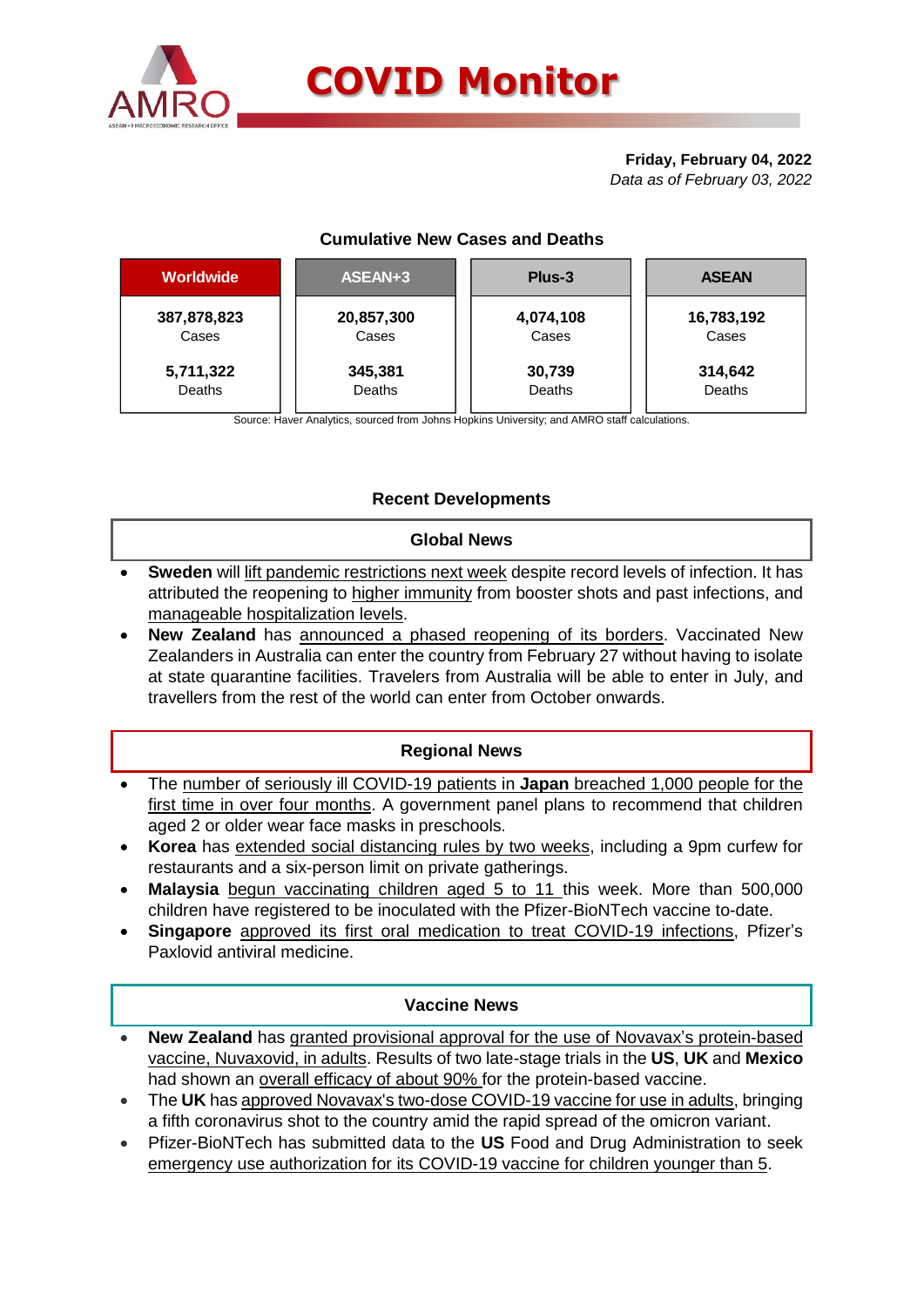| <b>Economy</b>       | <b>Total Cases</b> | <b>Cases per 1M</b> | <b>New</b>   | <b>New Cases</b> | <b>New Cases per</b> | <b>ANew</b>                 | $\Delta\%$ New             | <b>Total</b>  | <b>New</b>          | <b>Fatality</b> |
|----------------------|--------------------|---------------------|--------------|------------------|----------------------|-----------------------------|----------------------------|---------------|---------------------|-----------------|
|                      | (000)              | <b>Population</b>   | <b>Cases</b> | since $2020^2$   | 1M Pop.              | $\overline{\text{Cases}}^1$ | $\text{Case}$ <sup>1</sup> | <b>Deaths</b> | Deaths <sup>1</sup> | Rate (%)        |
| Global               | 387,879            |                     | 3,078,036    |                  |                      | $-286,693$                  | 0.8                        | 5,711,322     | 10,306              | 1.5             |
| ASEAN+3              | 20,857             |                     | 157,467      |                  |                      | 26,090                      | 0.8                        | 345,381       | 296                 | 1.7             |
| Plus-3               | 4,074              |                     | 104,015      |                  |                      | 34,503                      | 2.9                        | 30.739        | 81                  | 0.8             |
| <b>ASEAN</b>         | 16,783             |                     | 53,451       |                  |                      | $-8,413$                    | 0.3                        | 314,642       | 216                 | 1.9             |
|                      |                    |                     |              |                  |                      |                             |                            |               |                     |                 |
| China                | 106                | 76                  | 56           |                  | $\Omega$             | 1                           | 0.1                        | 4,636         | $\Omega$            | 4.4             |
| Hong Kong, China     | 14                 | 1,835               | 80           | whe              | 11                   | 3                           | 0.6                        | 213           | 0                   | 1.5             |
| Japan                | 3,019              | 24,008              | 83,725       |                  | 666                  | 24,963                      | 3.1                        | 19,054        | 58                  | 0.6             |
| Korea                | 935                | 17,955              | 20,153       |                  | 387                  | 9,537                       | 2.4                        | 6,836         | 23                  | 0.7             |
|                      |                    |                     |              |                  |                      |                             |                            |               |                     |                 |
| Indonesia            | 4,353              | 16,132              | 6,300        |                  | 23                   | 1,782                       | 0.1                        | 144,320       | 8                   | 3.3             |
| Malaysia             | 2,888              | 86,926              | 5,339        |                  | 161                  | 1,127                       | 0.2                        | 32,000        | 9                   | 1.1             |
| Philippines          | 3,585              | 32,583              | 13,145       | أحجبت            | 119                  | $-10,994$                   | 0.4                        | 54,168        | 62                  | 1.5             |
| Singapore            | 366                | 64,271              | 4,772        |                  | 837                  | $-303$                      | 1.4                        | 860           |                     | 0.2             |
| Thailand             | 2,476              | 36,398              | 8,594        |                  | 126                  | 913                         | 0.4                        | 22,250        | 22                  | 0.9             |
|                      |                    |                     |              |                  |                      |                             |                            |               |                     |                 |
| Brunei Darussalam    | 16.69              | 37,009              | 69           |                  | 154                  | 38                          | 0.4                        | 98            | $\Omega$            | 0.6             |
| Cambodia             | 121.48             | 7,257               | 48           |                  | 3                    | 14                          | 0.0                        | 3,015         | 0                   | 2.5             |
| Lao PDR              | 135.30             | 18,621              | 453          |                  | 62                   | $-102$                      | 0.3                        | 558           | 3                   | 0.4             |
| Myanmar              | 536.90             | 10,059              | 319          |                  | 6                    | 185                         | 0.1                        | 19,310        | $\Omega$            | 3.6             |
| Vietnam              | 2,304.10           | 23,900              | 14,412       |                  | 149                  | $-1,074$                    | 0.6                        | 38,063        | 110                 | 1.7             |
|                      |                    |                     |              |                  |                      |                             |                            |               |                     |                 |
| Australia            | 2,677              | 103,058             | 31,379       |                  | 1,208                | $-21,587$                   | 1.2                        | 4.073         | 85                  | 0.2             |
| Brazil               | 26,108             | 123,514             | 188,300      |                  | 891                  | 17,640                      | 0.7                        | 630,301       | 702                 | 2.4             |
| France               | 19,649             | 302,324             | 278,925      |                  | 4,292                | $-69,961$                   | 1.5                        | 129.058       | 252                 | 0.7             |
| Germany              | 10,724             | 129,236             | 178,006      |                  | 2,145                | 38,653                      | 1.8                        | 118.508       | 146                 | 1.1             |
| India                | 41,803             | 30,523              | 168,658      |                  | 123                  | $-125, 153$                 | 0.4                        | 498,983       | 951                 | 1.2             |
| United Kingdom       | 17,728             | 263,589             | 211,744      |                  | 3,148                | 121,431                     | 1.3                        | 158,266       | 461                 | 0.9             |
| <b>United States</b> | 75,445             | 227,896             | 359,753      |                  | 1,087                | $-209,016$                  | 1.2                        | 892,228       | 2,569               | 1.2             |

#### **ASEAN+3 and Selected Economies: COVID-19 Cases and Deaths**

Source: Haver Analytics, sourced from Johns Hopkins University; and AMRO staff calculations.

1/ Values show the 7-day average.

2/ Since January 31, 2020.

# **ASEAN+3 and Selected Economies: Cumulative Vaccines Administered**

# **ASEAN+3 and Selected Economies: Vaccination Progress**









Note: Single vaccination doses only. This does not measure the number of people vaccinated, as two doses are required with most available vaccines. Data is reported at irregular intervals; numbers show latest available.

Sources: Our World in Data via Haver Analytics; and AMRO staff calculations. Note: Percent of fully vaccinated population shows the number of people who received all doses prescribed by the vaccination protocol (e.g. one dose of a single-dose vaccine, or two doses of a two-dose vaccine).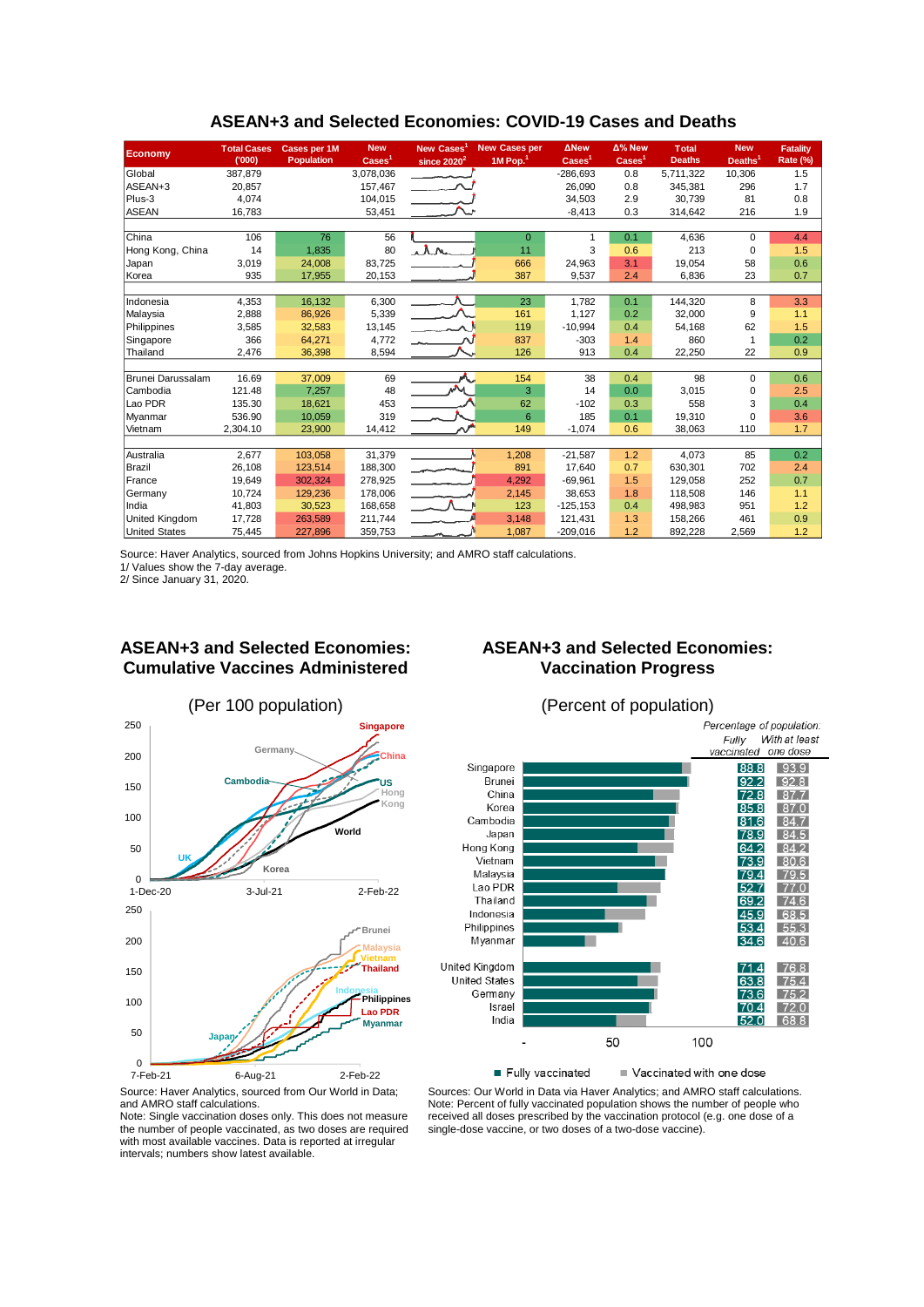**World: New Cases by Region** (7-day average; thousand cases) (7-day average; percentage share) 4,000 Latin America & Carribbean 100 North America 3,500 Europe & Central Asia 3,000 Middle East & North Africa 80 Other Asia & Pacific 2,500 ■ ASEAN+3 60 Sub-Saharan Africa 2.000 40 1,500 1,000 20 500  $\mathbf 0$  $\overline{0}$ 29-Jan-20 29-Jan-20 31-Jan-21 03-Feb-22 03-Feb-22 31-Jan-21

Source: Haver Analytics, sourced from Johns Hopkins University; and AMRO staff calculations.

**ASEAN+3: Daily New Cases** (7-day average)



Source: Haver Analytics, sourced from Johns Hopkins University; and AMRO staff calculations.